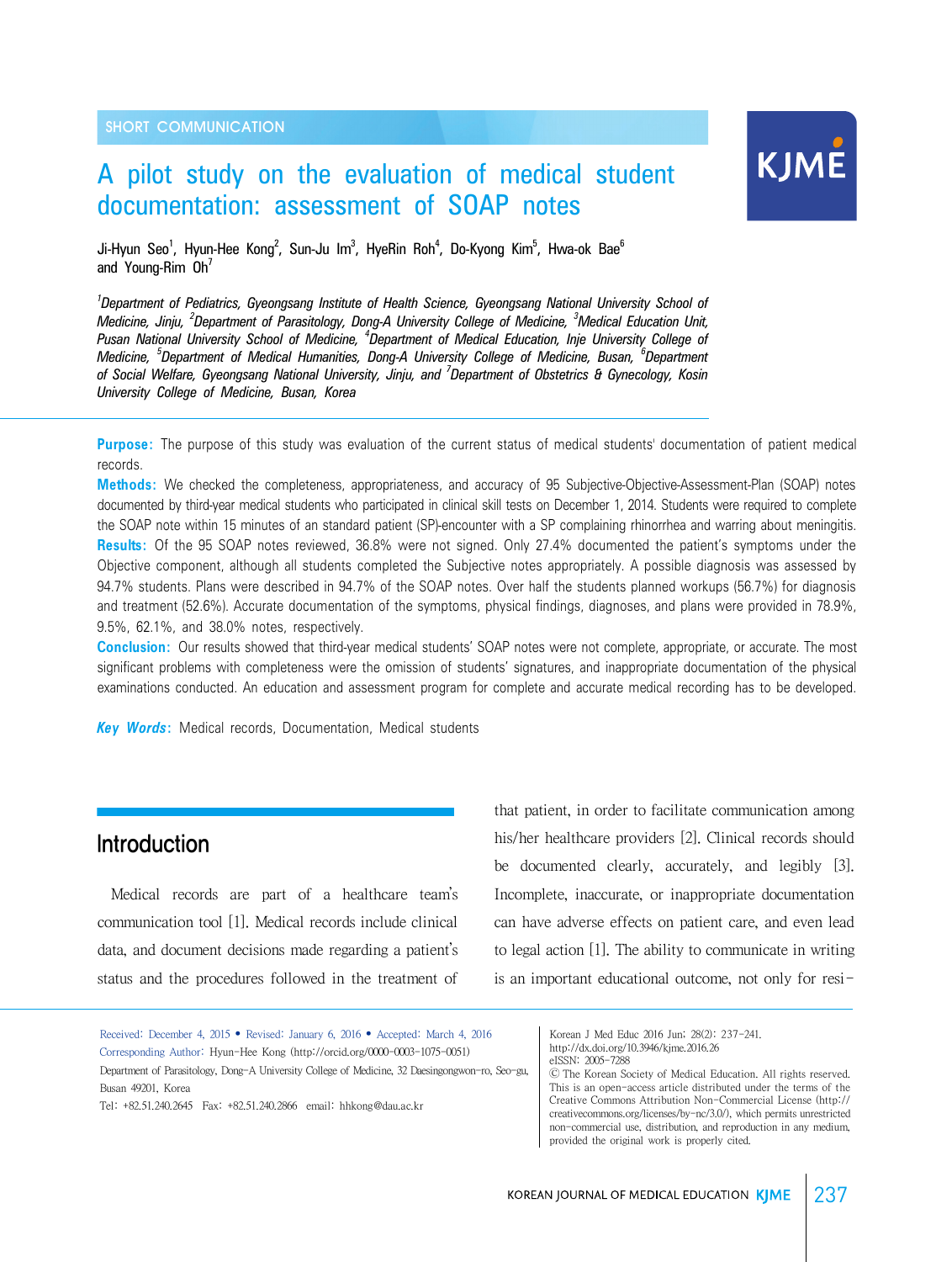dents, but also for undergraduate medical students [4]. The Subjective-Objective-Assessment-Plan (SOAP) note is the documentation method used by physicians to create a patient's chart, and to document progressive notes in both inpatient and outpatient clinics [5].

 No study is available to evaluate Korean students' competence in documenting medical records. Therefore, to evaluate the quality of medical students' completion of medical records, we assessed SOAP notes written by third-year medical students during the standard patient (SP)-based test for completeness, appropriateness, and accuracy.

# Subjects and methods

 Following their third-year clerkship, medical students' clinical skills were tested in an examination prepared by the Busan-Gyeongnam Consortium, from December 1 to 3, 2014. This consortium consists of five universities— Gyeongsang National University, Kosin University, Pusan National University, Inje University, and Dong-A University. On the clinical skills test, students had to complete the SOAP notes within 15 minutes of an SP-encounter who complains of rhinorrhea, and is warring about meningitis. The 95 SOAP notes on the first day of the clinical skills test were reviewed and determined the components to code for evaluation of student's medical recording by six faculties. Two faculties coded the SOAP notes individually as the criteria presented in Table 1. Reliability analyses revealed a high level of inter-rater consistency between two faculties for Subjective (0.94), for Objective (0.94), for Assessment (0.96) and for Plan (0.98). Reliability was obtained by Cronbach α score.

 We checked the SOAP notes against three measures: completeness, appropriateness, and accuracy.

 The completeness of SOAP notes was evaluated with respect to whether the patient's information (name and hospital number) had been recorded, whether the note was dated and signed, and whether the following four components were documented: S (chief complaints, description of the method used, onset, writing sequence, and pastmedical history, social history, and family history); O (description of nasal mucosa, vital signs, meningeal irritation signs, and other physical examinations); A (diagnosis); and P (workups, management, and education).

 The appropriateness of SOAP notes under the Subjective component was assessed on the basis of whether the patient's own words were used to describe symptoms;

| Coding | Subjective                  | Objective                                            | Assessment                        | Plan                                                        |
|--------|-----------------------------|------------------------------------------------------|-----------------------------------|-------------------------------------------------------------|
|        | Rhinorrhea                  | Nasal mucosal examination                            | <b>Rhinitis</b>                   | Antihistamine                                               |
|        | Runny nose                  |                                                      | Common cold                       | Common cold drug                                            |
|        | Nasal obstruction           |                                                      | Upper respiratory tract infection |                                                             |
|        | Fever, headache & vomiting  | Meningeal irritation signs                           | <b>Meningitis</b>                 | Lumbar puncture<br>Cerebrospinal fluid study<br>Brain image |
| 3      | Other symptoms except 1 & 2 | Other physical examinations<br>including vital signs | Other diagnosis except 1 & 2      | Other plans except 1 & 2                                    |
| 4      | None                        | None                                                 | None                              | None                                                        |
|        | Inappropriate <sup>a)</sup> | Inappropriate <sup>a)</sup>                          | Inappropriate <sup>al</sup>       | Inappropriate <sup>a)</sup>                                 |

Table 1. Coding of Subjective and Objective Symptoms, Assessment, and Plans

a)Inappropriate: symptoms reported in the Objective component, diagnoses reported in the Plan, plans discussed in the Assessment component, and physical examinations discussed in the Subjective component.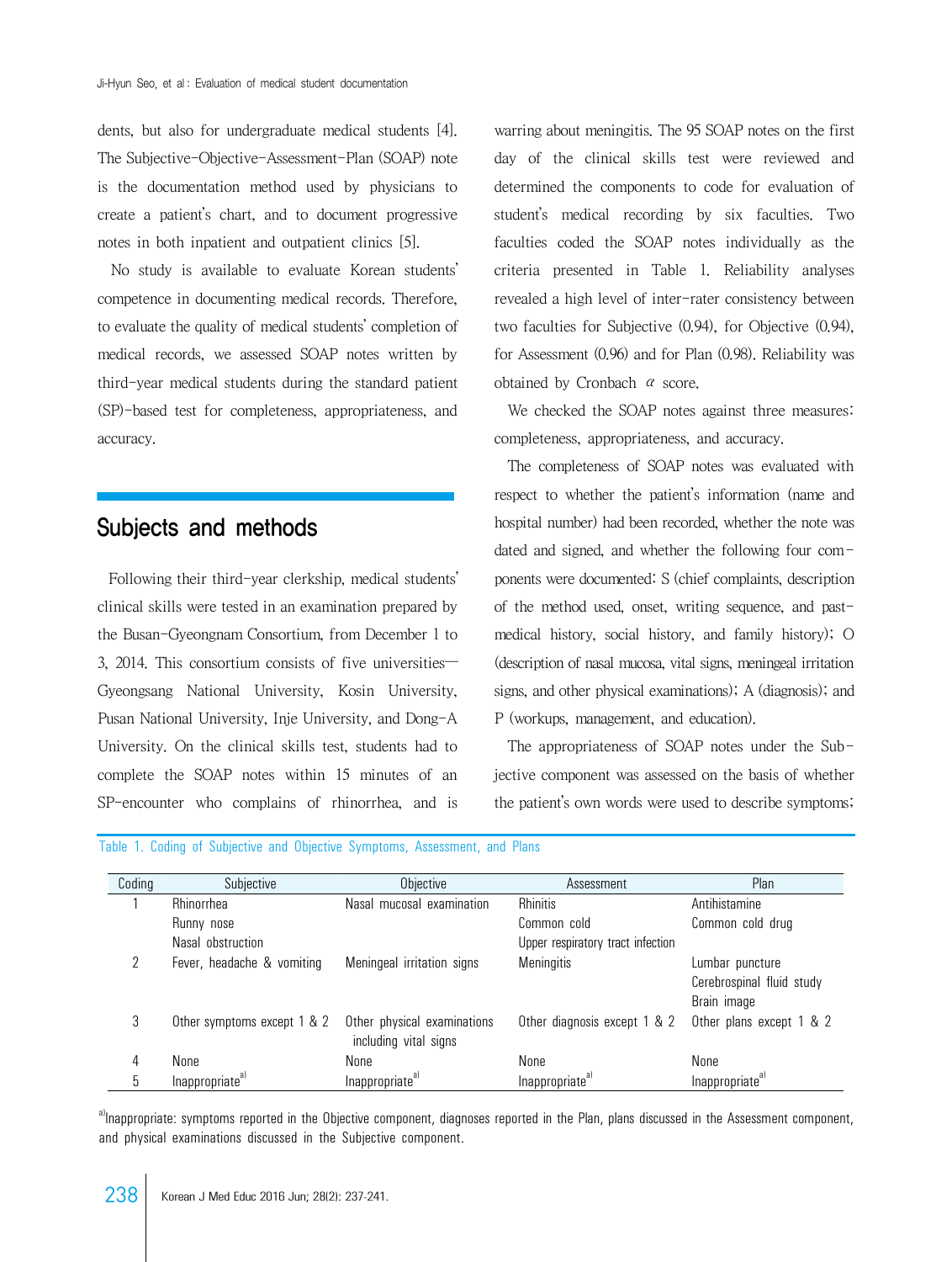under the Objective component findings of the physical examination were considered; under the Assessment component the possible diagnosis; and the plan was assessed on the basis of the treatment, workup, and educational plans identified.

 A note's accuracy was evaluated by comparing it to the SOAP note created by the physician who drafted the scenario. Prior to evaluating its accuracy, the preceptors coded the students' records, as shown in Table 1. The rhinitis-related symptom-sign-diagnosis-plan was labeled 1. The meningitis related SOAP was labeled 2. Any other symptom-physical examination-diagnosis-plan, with the exceptions of 1 and 2, was labeled 3. There was no 4, and an inappropriate description was labeled 5. We analyzed the association between symptom-sign-diagnosis-plan using this coding. Spearman correlations between Subjective-Objective-Assessment-Plan were analyzed, using IBM SPSS version 18.0 for Windows (IBM Corp., Armonk, USA).

 In addition, we checked whether it was written in Korean or in biomedical English.

### **Results**

#### 1. Completeness

 No documentation of patients' names and dates was observed in 4.2% and 3.2% of the SOAP notes reviewed (Table 2).

#### 1) Student signatures

 Of 95 students, 36.8% did not record their signatures, and only 15.8% of the students signed their names.

#### 2) Subjective-Objective-Assessment-Plan

 Ninety students (94.7%) documented all four SOAP components completely, regardless of the appropriateness of SOAP. Notes with no documentation (code 4) on the Subjective, Objective, and Assessment components or the Plan were 1.0%, 3.1%, 4.2%, and 3.1%, respectively.

#### 2. Appropriateness

#### 1) Subjective

 All students recorded the symptoms, past-medical histories or family histories for the Subjective component. Nineteen students (20.0%) described the symptoms using the patients (SP)'s words. Sixty-four students described the main symptom—rhinorrhea—in the Subjective component. Seventy-four students recorded the onset of symptoms. Eight students (8.4%) documented past-medical histories, and patients' social or family histories.

#### 2) Objective

 Sixty-nine students (72.6%) recorded the findings from their physical examinations, including vital signs. The findings of physical examinations were described with various expressions: only nine students (9.5%) described the nasal mucosal findings. Negative findings from the physical examination were described in 45 SOAP notes (47.3%). Twenty-six students (27.4%) re-

Table 2. Students Who Did Not Write Anything in the Various Components of the Medical Records

| Components            | No. of students who did not write anything by component (%) |
|-----------------------|-------------------------------------------------------------|
| Patient's information | 4(4.2)                                                      |
| Date                  | 3(3.1)                                                      |
| Subjective            | 1(1.1)                                                      |
| Objective             | 3(3.1)                                                      |
| Plan                  | 3(3.1)                                                      |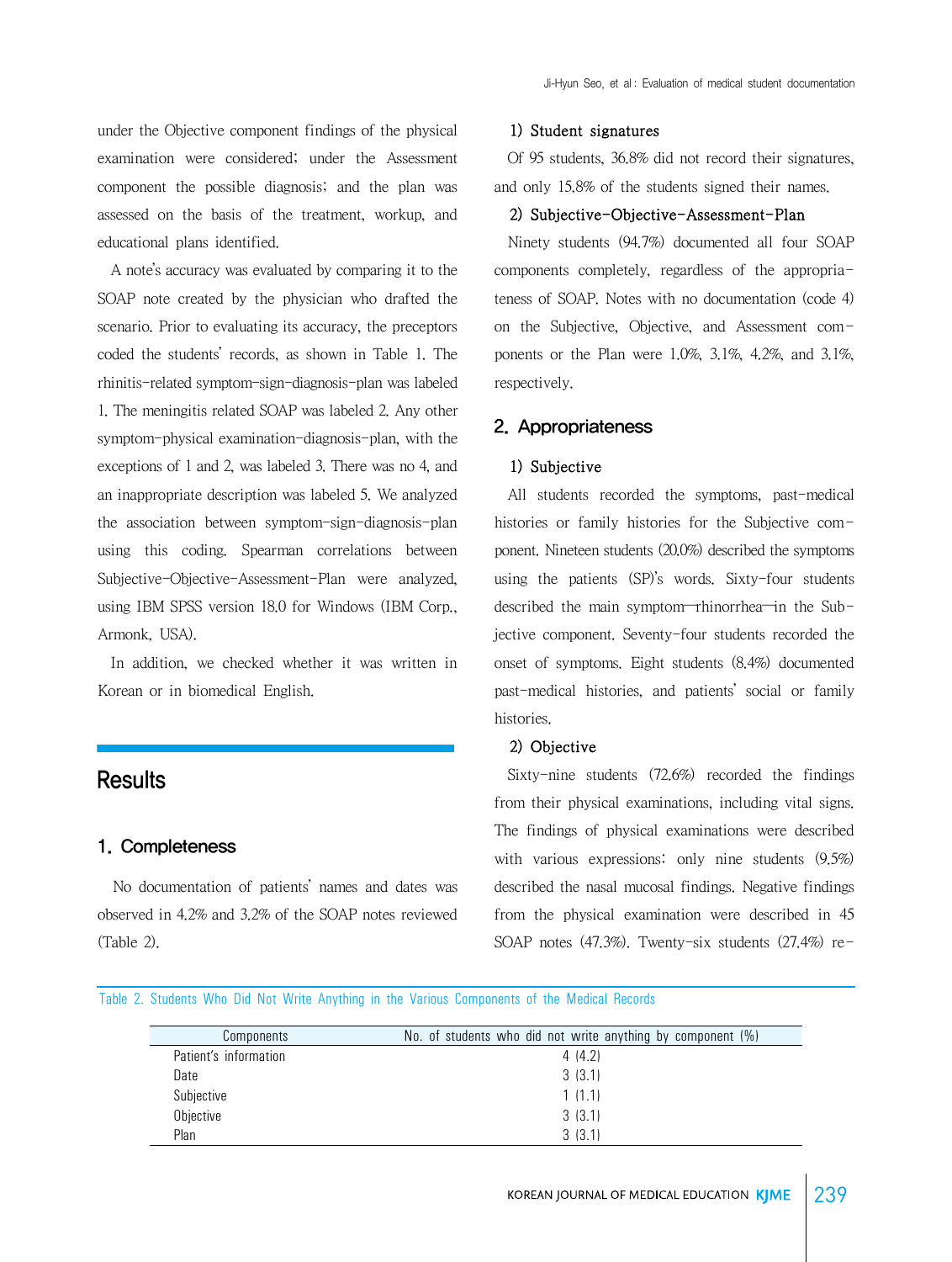corded the symptoms in the Objective component.

#### 3) Assessment

 Possible diagnoses were assessed by 90 of the medical students (94.7%). No record of an assessment was observed in three SOAP notes (3.2%). The various diagnoses included rhinitis, the common cold, and meningitis, and also gastritis, gastroesophageal reflux, gastric cancer, and psychosomatic disorders.

#### 4) Plan

 Plans were described in 90 of the SOAP notes (94.7%). Over half the students planned workups (56.7%) for diagnosis and treatment (52.6%). Only seventeen students had an educational plan such as, "if fever and headache develop, recommend a revisit." Of 50 treatment plans, 19 students (38.0%) prescribed an antihistamine. Other students described variable treatment plans such as hydration, antibiotics, steroids, and antipyretics.

#### 3. Accuracy

 Accurate symptoms, physical findings, diagnosis, and plans were described in 74 (78.9%), 9 (9.5%), 59 (62.1%), and 19 (38.0%), notes respectively. Only two students recorded the symptoms, physical examinations, diagnosis, and plans accurately.

When we analyzed the correlation of S-O-A-P after coding, there was mild correlation between Subjective and Objective (r=0.215, p=0.037) components, and between the Assessment component and the Plan (r=0.226, p=0.028). There was no correlation between the Subjective, Objective, and Assessment components and the Plans.

#### 4. Recording language

 Three-fourths of the medical students (74.7%) recorded the patients' symptoms in Korean. Findings from the physical examinations, the diagnosis, and the plan were also written in Korean.

 It has been reported the practice of having students' medical records to become problematic in recent years [1]. In present study, incomplete, inappropriate and inaccurate documentation were found to be 36.8% of the SOAP notes, 27.4% in the Objective component, and 97.9% of the SOAP notes, respectively. Notably, this rate of inaccuracy was higher than that reported in Szauter et al.'s study [2], which found that 82% of medical students documented the SOAP components.

 In present study, one-fourth of the medical students could not distinguish between the symptoms and signs, and medical students were not good at conducting physical examinations. These findings could be related with the lower rate of accuracy of medical records and these may be a result of their clerkship positions in inpatient venues, and medical students usually receive only copies of the electronic medical records (EMR) documented by residents or physicians because medical students spend too much time observing EMR, and very little time directly participating in patient care on hospital wards [6].

 About 95% of the students documented the possible diagnoses and plans and there was mild correlation between the two. This outcome is probably is related to their training to make the possible diagnoses and workup plans for inter-station tests in the SP-based exam.

 Compared to physicians' notes, students' notes were reported to be more legible [7]. We could not evaluate the legibility of students' notes, because there were no notes to compare them with. About 75% of the students documented symptoms in Korean, and even the physical examinations, assessments, and plans. Our results showed that medical students were better at using Korean expressions, than biomedical English ex